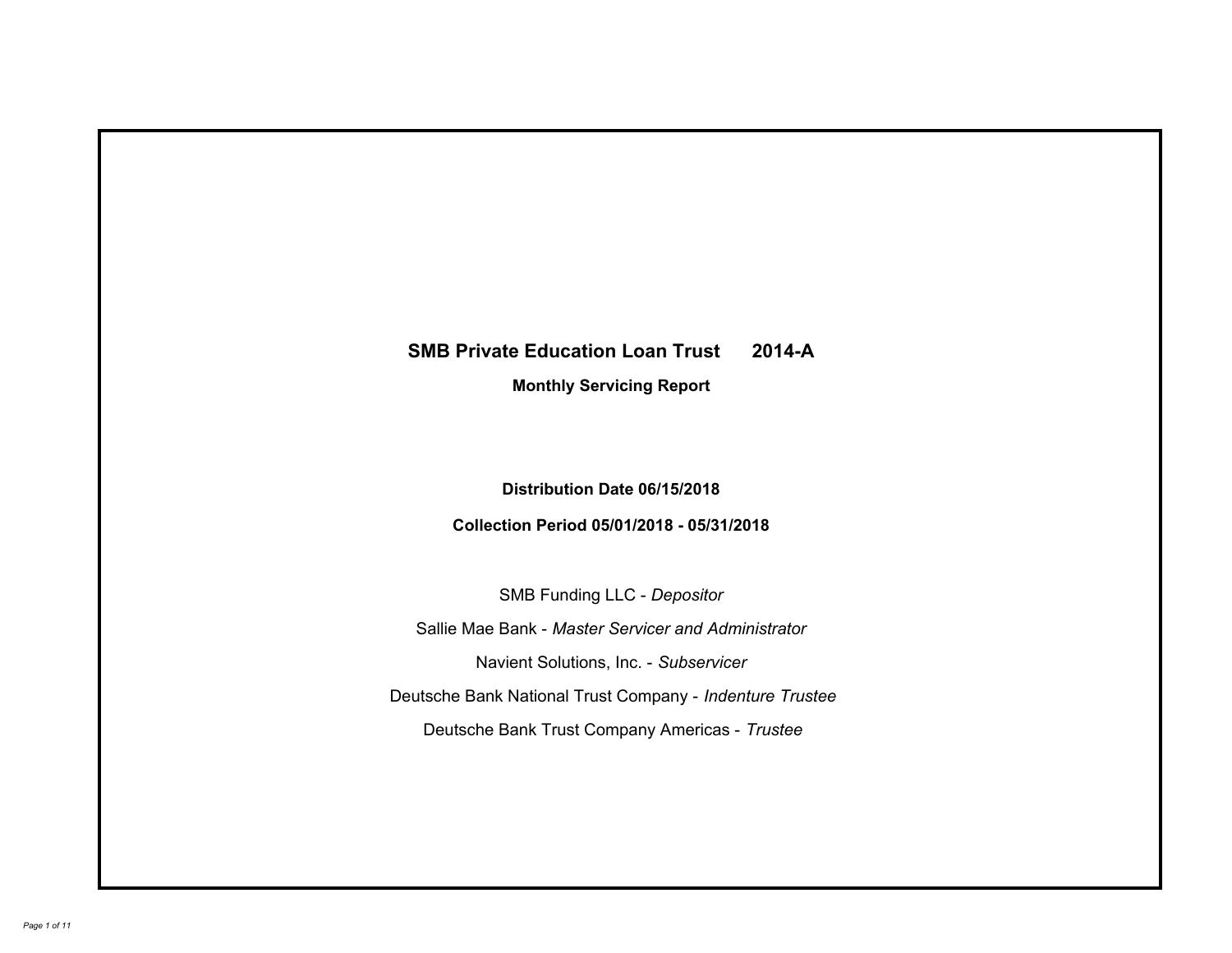|  |  |  |  | <b>Deal Parameters</b> |  |
|--|--|--|--|------------------------|--|
|--|--|--|--|------------------------|--|

| А | <b>Student Loan Portfolio Characteristics</b>   |                   | 08/07/2014       | 04/30/2018       | 05/31/2018       |
|---|-------------------------------------------------|-------------------|------------------|------------------|------------------|
|   | <b>Principal Balance</b>                        |                   | \$361,523,983.59 | \$236,735,901.83 | \$232,425,833.88 |
|   | Interest to be Capitalized Balance              |                   | 17,313,307.43    | 6,742,347.66     | 6,653,493.03     |
|   | Pool Balance                                    |                   | \$378,837,291.02 | \$243,478,249.49 | \$239,079,326.91 |
|   | Weighted Average Coupon (WAC)                   |                   | 7.81%            | 8.62%            | 8.62%            |
|   | Weighted Average Remaining Term                 |                   | 138.29           | 152.52           | 153.31           |
|   | Number of Loans                                 |                   | 33,555           | 21,773           | 21,423           |
|   | Number of Borrowers                             |                   | 26,651           | 17,191           | 16,918           |
|   | Pool Factor                                     |                   |                  | 0.642698740      | 0.631087099      |
|   | Since Issued Total Constant Prepayment Rate (1) |                   |                  | 7.61%            | 7.69%            |
| B | <b>Debt Securities</b>                          | <b>Cusip/Isin</b> |                  | 05/15/2018       | 06/15/2018       |
|   | A2A                                             | 784456AB1         | \$41,295,757.73  |                  | \$39,752,189.79  |
|   | A2B                                             | 784456AC9         | \$41,295,757.72  |                  | \$39,752,189.78  |
|   | A <sub>3</sub>                                  | 784456AD7         | \$50,000,000.00  |                  | \$50,000,000.00  |
|   | B                                               | 784456AE5         | \$36,000,000.00  |                  | \$36,000,000.00  |
|   | C                                               | 784456AF2         | \$42,000,000.00  |                  | \$42,000,000.00  |
|   |                                                 |                   |                  |                  |                  |
| C | <b>Certificates</b>                             | <b>Cusip/Isin</b> |                  | 05/15/2018       | 06/15/2018       |
|   | <b>Excess Distribution</b>                      | 784456105         |                  | \$100,000.00     | \$100,000.00     |
|   |                                                 |                   |                  |                  |                  |
| D | <b>Account Balances</b>                         |                   |                  | 05/15/2018       | 06/15/2018       |
|   | Reserve Account Balance                         |                   | \$958,735.00     |                  | \$958,735.00     |
|   |                                                 |                   |                  |                  |                  |
| E | <b>Asset / Liability</b>                        |                   |                  | 05/15/2018       | 06/15/2018       |
|   | Overcollateralization Percentage *              |                   |                  | 30.76%           | 30.77%           |
|   | Specified Overcollateralization Amount *        |                   | \$73,043,474.85  |                  | \$71,723,798.07  |
|   | Actual Overcollateralization Amount *           |                   | \$74.886.734.04  |                  | \$73,574,947.34  |

\* Based on the Rated debt securities (Class A and Class B Bonds)

(1) Since Issued Total CPR calculations found in monthly servicing reports issued on or prior to September 15, 2015 originally included loans that were removed from the pool by the sponsor because they became ineligible for the pool between the cut-off date and settlement date. On October 5, 2015, Since Issued Total CPR calculations were revised to exclude these loans and all prior monthly servicing reports were restated. For additional information, see 'Since Issued CPR Methodology' found on page 11 of this report.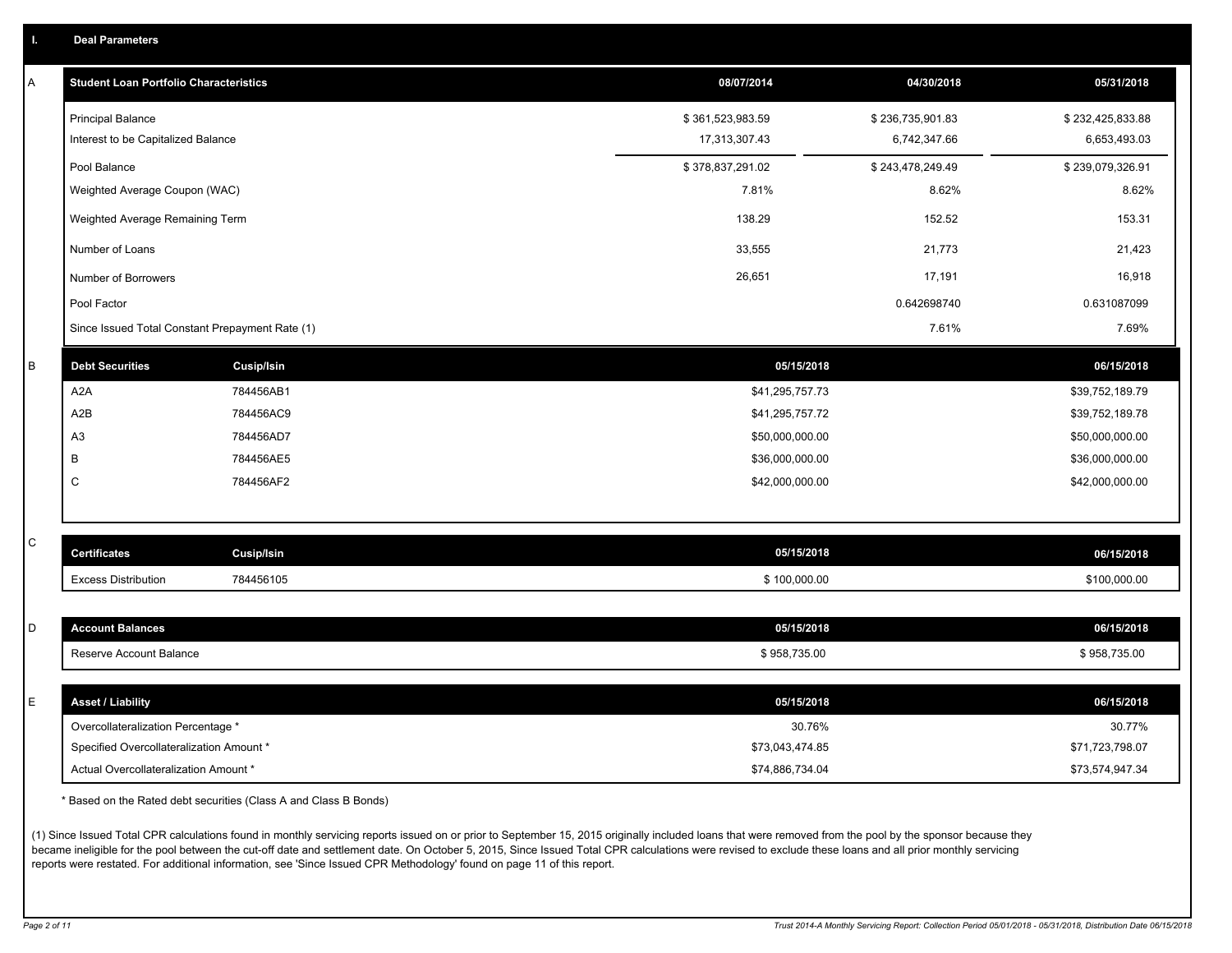### **II. 2014-A Trust Activity 05/01/2018 through 05/31/2018**

| Α | <b>Student Loan Principal Receipts</b>                           |                |
|---|------------------------------------------------------------------|----------------|
|   | <b>Borrower Principal</b>                                        | 4,490,051.81   |
|   | <b>Consolidation Activity Principal</b>                          | 0.00           |
|   | Seller Principal Reimbursement                                   | 0.00           |
|   | Servicer Principal Reimbursement                                 | 0.00           |
|   | Delinquent Principal Purchases by Servicer                       | 0.00           |
|   | <b>Other Principal Deposits</b>                                  | 0.00           |
|   | <b>Total Principal Receipts</b>                                  | \$4,490,051.81 |
| В | <b>Student Loan Interest Receipts</b>                            |                |
|   | Borrower Interest                                                | 1,211,920.42   |
|   | <b>Consolidation Activity Interest</b>                           | 0.00           |
|   | Seller Interest Reimbursement                                    | 0.00           |
|   | Servicer Interest Reimbursement                                  | 0.00           |
|   | Delinquent Interest Purchases by Servicer                        | 0.00           |
|   | <b>Other Interest Deposits</b>                                   | 10,643.06      |
|   | <b>Total Interest Receipts</b>                                   | \$1,222,563.48 |
| C | <b>Recoveries on Realized Losses</b>                             | \$25,158.88    |
| D | <b>Investment Income</b>                                         | \$8,443.54     |
| Е | <b>Funds Borrowed from Next Collection Period</b>                | \$0.00         |
| F | <b>Funds Repaid from Prior Collection Period</b>                 | \$0.00         |
| G | Loan Sale or Purchase Proceeds                                   | \$0.00         |
| н | <b>Initial Deposits to Collection Account</b>                    | \$0.00         |
|   | <b>Excess Transferred from Other Accounts</b>                    | \$0.00         |
| J | <b>Borrower Benefit Reimbursements</b>                           | \$0.00         |
| Κ | <b>Gross Swap Receipt</b>                                        | \$0.00         |
| L | <b>Other Deposits</b>                                            | \$0.00         |
| м | <b>Other Fees Collected</b>                                      | \$0.00         |
| N | <b>AVAILABLE FUNDS</b>                                           | \$5,746,217.71 |
| O | Non-Cash Principal Activity During Collection Period             | \$179,983.86   |
| P | Aggregate Purchased Amounts by the Depositor, Servicer or Seller | \$0.00         |
| Q | Aggregate Loan Substitutions                                     | \$0.00         |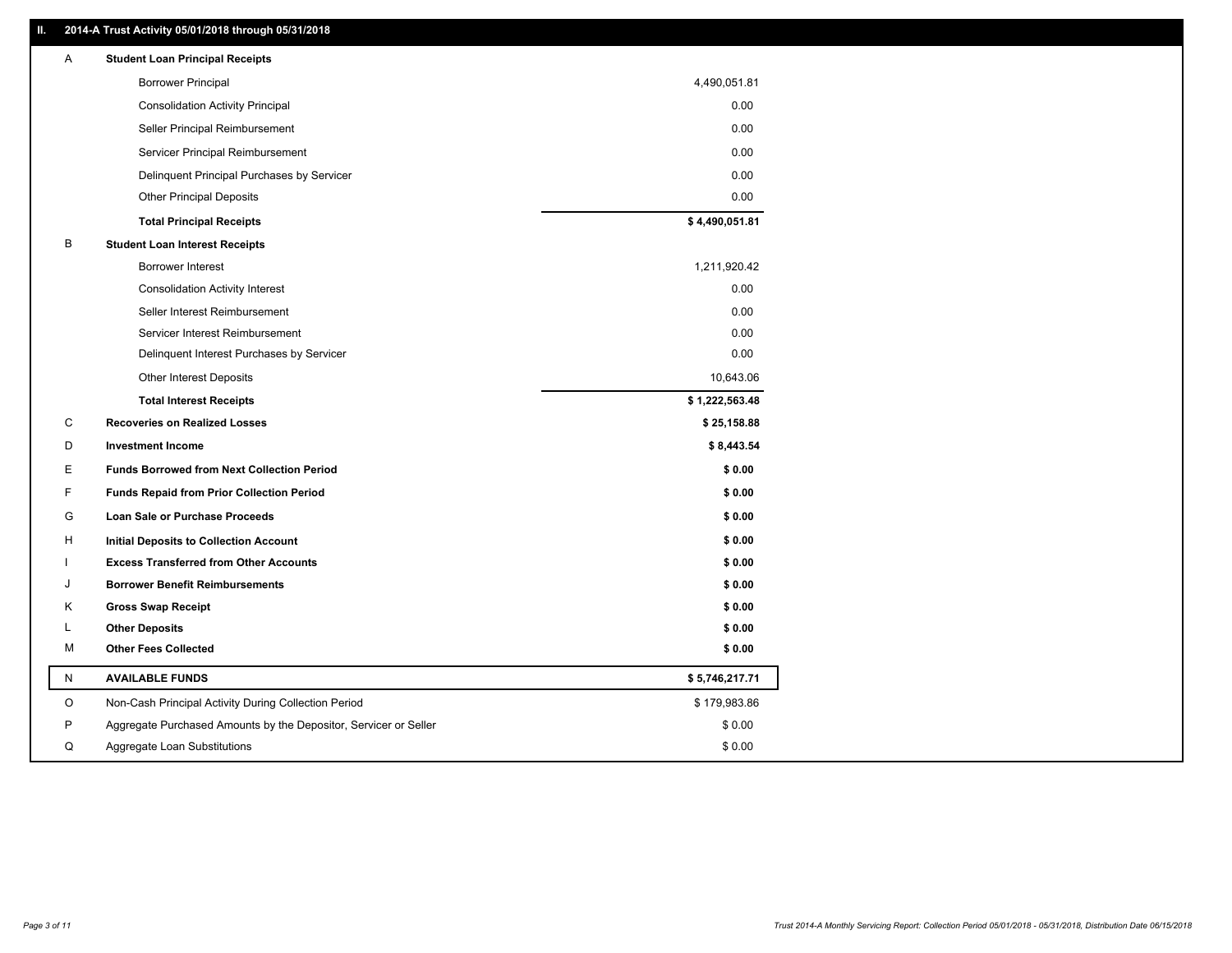### **III. 2014-A Portfolio Characteristics**

|                   |                         |                          | 05/31/2018           |                  |                |                          |         | 04/30/2018 |                  |                |
|-------------------|-------------------------|--------------------------|----------------------|------------------|----------------|--------------------------|---------|------------|------------------|----------------|
|                   |                         | <b>Wtd Avg</b><br>Coupon | # Loans<br>Principal |                  | % of Principal | <b>Wtd Avg</b><br>Coupon | # Loans | Principal  |                  | % of Principal |
| INTERIM:          | IN SCHOOL               | 10.00%                   | 520                  | \$6,690,312.65   | 2.798%         | 10.02%                   |         | 608        | \$8,058,840.14   | 3.310%         |
|                   | <b>GRACE</b>            | 10.12%                   | 295                  | \$3,851,750.84   | 1.611%         | 10.18%                   |         | 224        | \$2,590,253.02   | 1.064%         |
|                   | <b>DEFERMENT</b>        | 9.94%                    | 1,096                | \$14,352,939.47  | 6.003%         | 9.96%                    |         | 1,189      | \$15,471,864.16  | 6.355%         |
| <b>REPAYMENT:</b> | <b>CURRENT</b>          | 8.36%                    | 18,019               | \$194,350,443.87 | 81.291%        | 8.33%                    |         | 18,267     | \$197,229,768.52 | 81.005%        |
|                   | 31-60 DAYS DELINQUENT   | 8.80%                    | 330                  | \$4,313,168.73   | 1.804%         | 9.45%                    |         | 282        | \$3,855,967.84   | 1.584%         |
|                   | 61-90 DAYS DELINQUENT   | 9.02%                    | 165                  | \$2,375,881.80   | 0.994%         | 8.71%                    |         | 164        | \$2,109,496.14   | 0.866%         |
|                   | 91-120 DAYS DELINQUENT  | 9.67%                    | 118                  | \$1,527,573.65   | 0.639%         | 10.02%                   |         | 131        | \$2,024,494.24   | 0.831%         |
|                   | 121-150 DAYS DELINQUENT | 10.24%                   | 107                  | \$1,665,510.96   | 0.697%         | 9.94%                    |         | 105        | \$1,357,448.45   | 0.558%         |
|                   | 151-180 DAYS DELINQUENT | 10.48%                   | 68                   | \$811,062.05     | 0.339%         | 10.28%                   |         | 55         | \$764,986.59     | 0.314%         |
|                   | > 180 DAYS DELINQUENT   | 10.39%                   | 42                   | \$639,717.12     | 0.268%         | 10.93%                   |         | 51         | \$696,878.21     | 0.286%         |
|                   | FORBEARANCE             | 9.49%                    | 663                  | \$8,500,965.77   | 3.556%         | 9.70%                    |         | 697        | \$9,318,252.18   | 3.827%         |
| <b>TOTAL</b>      |                         |                          | 21,423               | \$239,079,326.91 | 100.00%        |                          |         | 21,773     | \$243,478,249.49 | 100.00%        |

Percentages may not total 100% due to rounding \*

\*\* Smart Option Interest Only loans and \$25 Fixed Payment loans classified as in repayment whether student borrowers are in school, in grace, in deferment or required to make full principal and interest payments on their l

\*\*\* To conform with company standard reporting these sections now include Princial and Interest Accrued to Capitalize.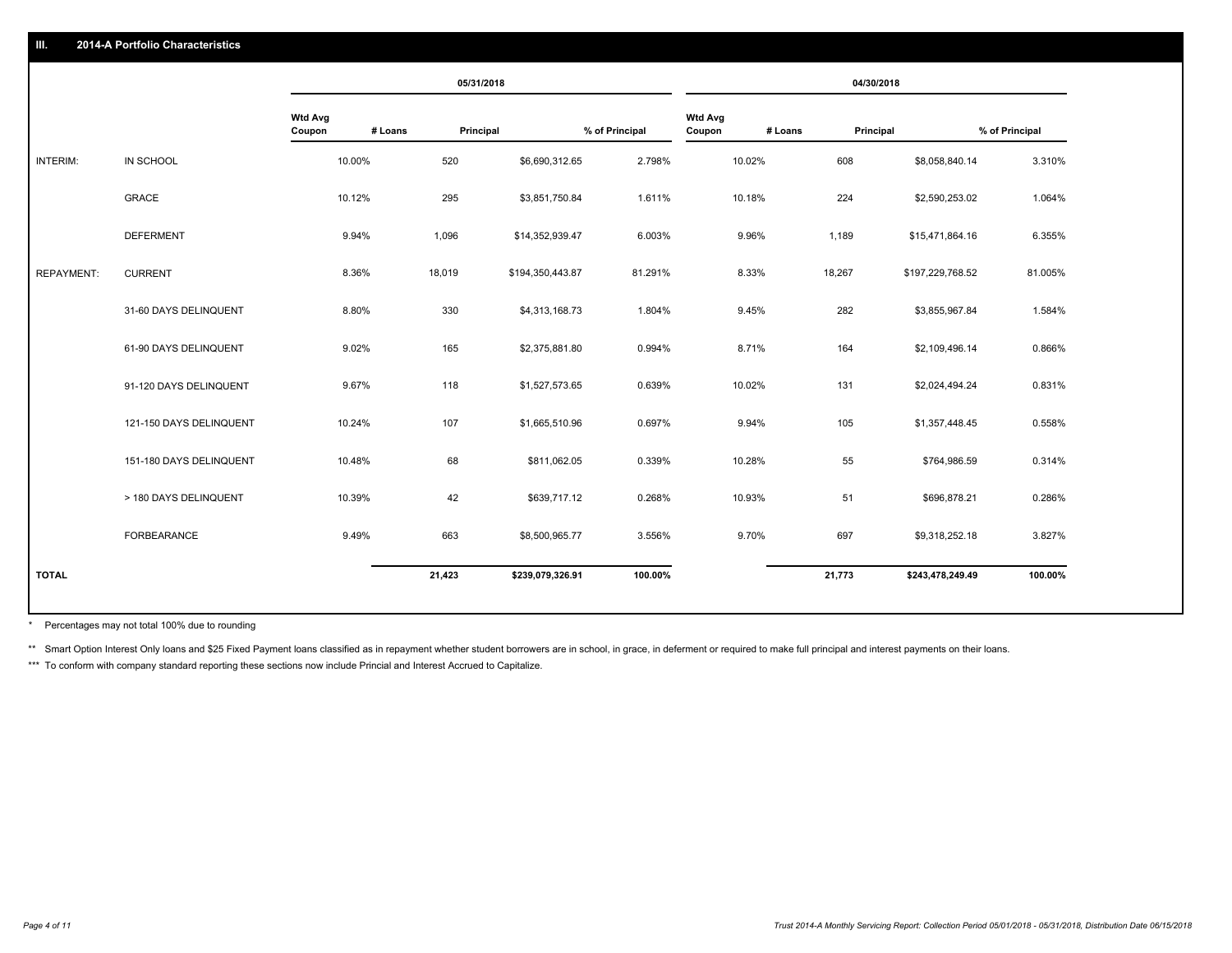|                                                         | 5/31/2018        | 4/30/2018        |
|---------------------------------------------------------|------------------|------------------|
| Pool Balance                                            | \$239,079,326.91 | \$243,478,249.49 |
| Total # Loans                                           | 21,423           | 21,773           |
| Total # Borrowers                                       | 16,918           | 17,191           |
| Weighted Average Coupon                                 | 8.62%            | 8.62%            |
| Weighted Average Remaining Term                         | 153.31           | 152.52           |
| Percent of Pool - Cosigned                              | 93.7%            | 93.7%            |
| Percent of Pool - Non Cosigned                          | 6.3%             | 6.3%             |
| Borrower Interest Accrued for Period                    | \$1,708,042.09   | \$1,669,433.68   |
| Outstanding Borrower Interest Accrued                   | \$8,288,103.06   | \$8,331,555.85   |
| Gross Principal Realized Loss - Periodic *              | \$318,947.07     | \$178,476.78     |
| Gross Principal Realized Loss - Cumulative *            | \$9,589,960.15   | \$9,271,013.08   |
| Delinquent Principal Purchased by Servicer - Periodic   | \$0.00           | \$0.00           |
| Delinquent Principal Purchased by Servicer - Cumulative | \$0.00           | \$0.00           |
| Recoveries on Realized Losses - Periodic                | \$25,158.88      | \$33,064.60      |
| Recoveries on Realized Losses - Cumulative              | \$593,613.34     | \$568,454.46     |
| Net Losses - Periodic                                   | \$293,788.19     | \$145,412.18     |
| Net Losses - Cumulative                                 | \$8,996,346.81   | \$8,702,558.62   |
| <b>Cumulative Gross Defaults</b>                        | \$9,589,960.15   | \$9,271,013.08   |
| Change in Gross Defaults                                | \$318,947.07     | \$178,476.78     |
| Non-Cash Principal Activity - Capitalized Interest      | \$499,201.65     | \$316,454.26     |
| Since Issued Total Constant Prepayment Rate (CPR) (1)   | 7.69%            | 7.61%            |
| <b>Loan Substitutions</b>                               | \$0.00           | \$0.00           |
| <b>Cumulative Loan Substitutions</b>                    | \$0.00           | \$0.00           |
| <b>Unpaid Master Servicing Fees</b>                     | \$0.00           | \$0.00           |
| <b>Unpaid Sub-Servicing Fees</b>                        | \$0.00           | \$0.00           |
| <b>Unpaid Administration Fees</b>                       | \$0.00           | \$0.00           |
| Unpaid Carryover Master Servicing Fees                  | \$0.00           | \$0.00           |
| <b>Unpaid Carryover Sub-Servicing Fees</b>              | \$0.00           | \$0.00           |
| Note Interest Shortfall                                 | \$0.00           | \$0.00           |

\* In accordance with the Sub-Servicer's current policies and procedures, after September 1, 2017 loans subject to bankruptcy claims generally will not be reported as a charged-off unless and until they are delinquent for 2

(1) Since Issued Total CPR calculations found in monthly servicing reports issued on or prior to September 15, 2015 originally included loans that were removed from the pool by the sponsor because they became ineligible fo between the cut-off date and settlement date. On October 5, 2015, Since Issued Total CPR calculations were revised to exclude these loans and all prior monthly servicing reports were restated. For additional information, s CPR Methodology' found on page 11 of this report.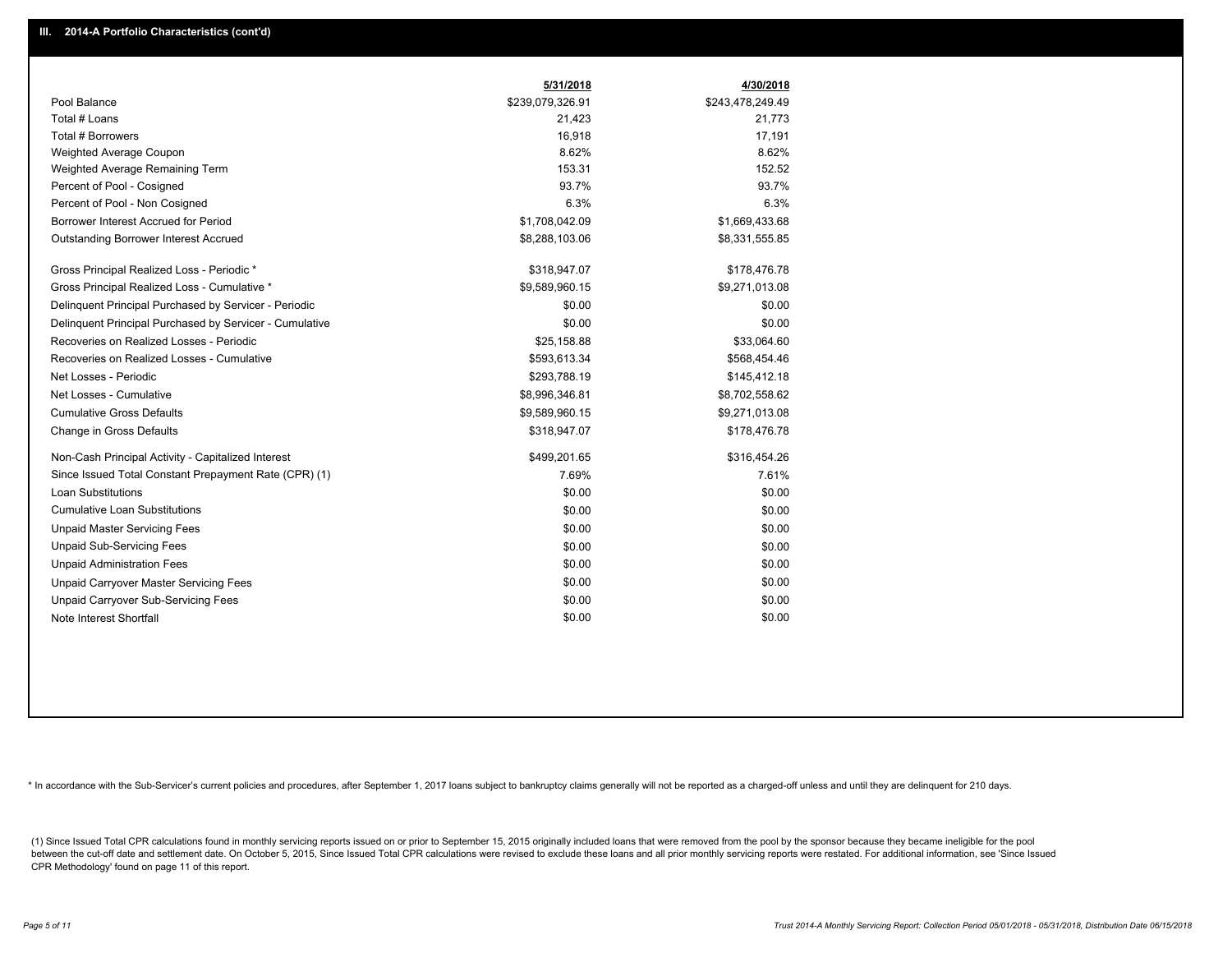## **IV. 2014-A Portfolio Statistics by Loan Program**

|                                                                                                                    | Weighted<br><b>Average Coupon</b> | # LOANS | <b>\$ AMOUNT</b> | $\frac{9}{6}$ * |
|--------------------------------------------------------------------------------------------------------------------|-----------------------------------|---------|------------------|-----------------|
| - Smart Option Deferred Loans                                                                                      | 8.91%                             | 10,185  | \$113,790,958.31 | 47.595%         |
| - Smart Option Fixed Pay Loans                                                                                     | 8.64%                             | 6,219   | \$83,613,846.01  | 34.973%         |
| - Smart Option Interest-Only Loans                                                                                 | 7.78%                             | 5,019   | \$41,674,522.59  | 17.431%         |
| Other Loan Programs                                                                                                | $0.00\%$                          | 0.00    | \$0.00           | 0.000%          |
| <b>Total</b>                                                                                                       | 8.62%                             | 21,423  | \$239,079,326.91 | 100.000%        |
| Prime Indexed Loans -- Monthly Reset Adjustable                                                                    |                                   |         | \$0.00           |                 |
| Prime Indexed Loans -- Monthly Reset Non-Adjustable                                                                |                                   |         | \$0.00           |                 |
| Prime Indexed Loans -- Quarterly Reset Adjustable                                                                  |                                   |         | \$0.00           |                 |
| Prime Indexed Loans -- Quarterly Reset Non-Adjustable                                                              |                                   |         | \$0.00           |                 |
| Prime Indexed Loans -- Annual Reset                                                                                |                                   |         | \$0.00           |                 |
| <b>T-Bill Indexed Loans</b>                                                                                        |                                   |         | \$0.00           |                 |
| <b>Fixed Rate Loans</b>                                                                                            |                                   |         | \$32,370,554.96  |                 |
| <b>LIBOR Indexed Loans</b>                                                                                         |                                   |         | \$206,708,771.95 |                 |
| * Note: Percentages may not total 100% due to rounding                                                             |                                   |         |                  |                 |
| To conform with company standard reporting these sections now include Princial and Interest Accrued to Capitalize. |                                   |         |                  |                 |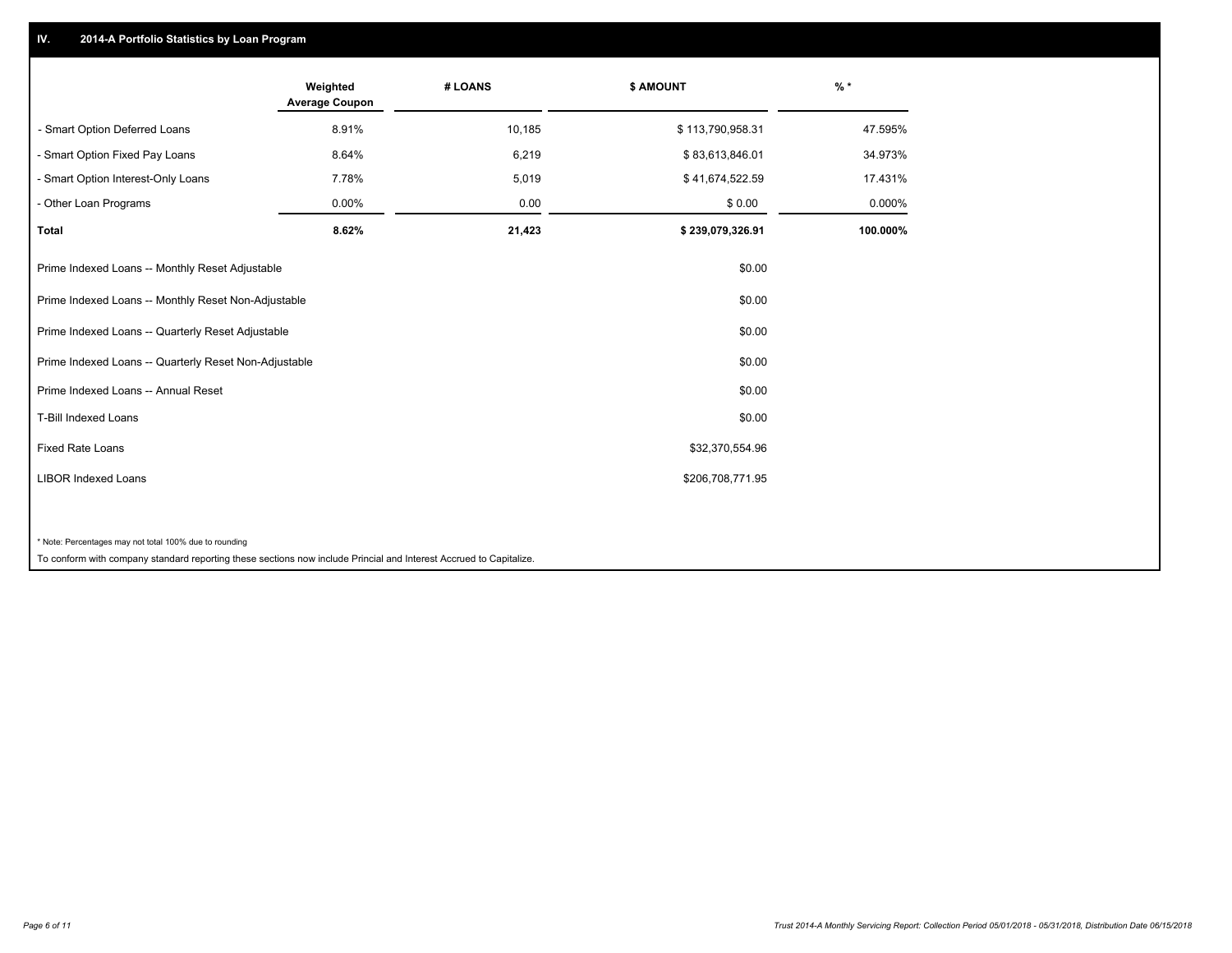| v. |      | 2014-A Reserve Account and Principal Distribution Calculations                                                                                                                                     |                  |  |
|----|------|----------------------------------------------------------------------------------------------------------------------------------------------------------------------------------------------------|------------------|--|
| А. |      | <b>Reserve Account</b>                                                                                                                                                                             |                  |  |
|    |      | Specified Reserve Account Balance                                                                                                                                                                  | \$958,735.00     |  |
|    |      | Actual Reserve Account Balance                                                                                                                                                                     | \$958,735.00     |  |
| В. |      | <b>Principal Distribution Amount</b>                                                                                                                                                               |                  |  |
|    | i.   | Class A Notes Outstanding                                                                                                                                                                          | \$132,591,515.45 |  |
|    | ii.  | Pool Balance                                                                                                                                                                                       | \$239,079,326.91 |  |
|    | iii. | First Priority Principal Distribution Amount (i - ii)                                                                                                                                              | \$0.00           |  |
|    | iv.  | Class A and B Notes Outstanding                                                                                                                                                                    | \$168,591,515.45 |  |
|    | V.   | First Priority Principal Distribution Amount                                                                                                                                                       | \$0.00           |  |
|    | vi.  | Pool Balance                                                                                                                                                                                       | \$239,079,326.91 |  |
|    | vii. | Specified Overcollateralization Amount                                                                                                                                                             | \$71,723,798.07  |  |
|    |      | viii. Regular Principal Distribution Amount (iv - v) - (vi - vii)                                                                                                                                  | \$1,235,986.61   |  |
|    |      |                                                                                                                                                                                                    |                  |  |
|    | ix.  | <b>Notes Outstanding</b>                                                                                                                                                                           | \$210,591,515.45 |  |
|    | х.   | First Priority Principal Distribution Amount                                                                                                                                                       | \$0.00           |  |
|    | xi.  | Regular Principal Distribution Amount                                                                                                                                                              | \$1,235,986.61   |  |
|    | xii. | Available Funds (after payment of waterfall items A through J) *                                                                                                                                   | \$3,702,298.53   |  |
|    |      | xiii. Additional Principal Distribution Amount (min(ix - x - xi, xiii))                                                                                                                            | \$1,851,149.27   |  |
|    |      | * Represents 50% of value if the principal balance of the notes is greater than 10% of initial principal balance of the notes or the Class A and Class B note are reduced to 0, otherwise the full |                  |  |

value is shown.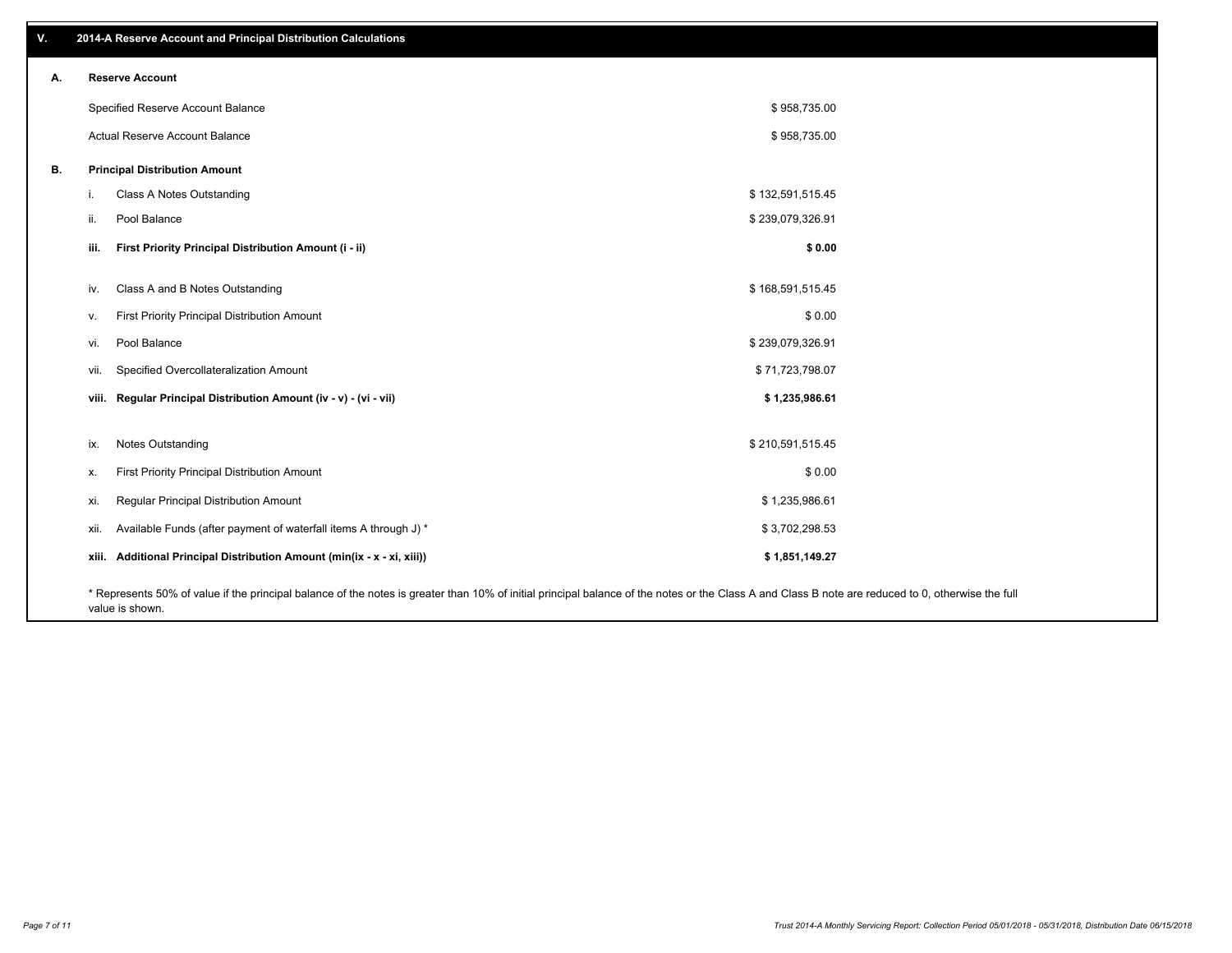| VI.<br><b>2014-A Waterfall for Distributions</b> |  |
|--------------------------------------------------|--|
|--------------------------------------------------|--|

|                                                                                        | Paid             | <b>Funds Balance</b> |
|----------------------------------------------------------------------------------------|------------------|----------------------|
| <b>Total Available Funds</b>                                                           |                  | \$5,746,217.71       |
| <b>Trustee Fees</b><br>Α                                                               | \$0.00           | \$5,746,217.71       |
| B<br>i. Master Servicing Fees                                                          | \$9,931.49       | \$5,736,286.22       |
| ii. Sub-Servicing Fees                                                                 | \$152,555.52     | \$5,583,730.70       |
| $\mathsf C$<br>i. Administration Fees                                                  | \$6,667.00       | \$5,577,063.70       |
| ii. Unreimbursed Administrator Advances plus any Unpaid                                | \$0.00           | \$5,577,063.70       |
| D<br>Class A Noteholders Interest Distribution Amount                                  | \$361,278.56     | \$5,215,785.14       |
| Ε<br><b>First Priority Principal Payment</b>                                           | \$0.00           | \$5,215,785.14       |
| F<br>Class B Noteholders Interest Distribution Amount                                  | \$120,000.00     | \$5,095,785.14       |
| G<br>Class C Noteholders Interest Distribution Amount                                  | \$157,500.00     | \$4,938,285.14       |
| H<br>Reinstatement Reserve Account                                                     | \$0.00           | \$4,938,285.14       |
| $\mathbf{I}$<br>Regular Principal Distribution                                         | \$1,235,986.61   | \$3,702,298.53       |
| J<br>i. Carryover Master Servicing Fees                                                | \$0.00           | \$3,702,298.53       |
| ii. Carryover Sub-servicing Fees                                                       | \$0.00           | \$3,702,298.53       |
| Κ<br>Additional Principal Distribution Amount                                          | \$1,851,149.27   | \$1,851,149.26       |
| L.<br>Unpaid Expenses of Trustee                                                       | \$0.00           | \$1,851,149.26       |
| M<br>Unpaid Expenses of Administrator                                                  | \$0.00           | \$1,851,149.26       |
| N<br>Remaining Funds to the Excess Distribution Certificateholder                      | \$1,851,149.26   | \$0.00               |
| <b>Waterfall Conditions</b>                                                            |                  |                      |
| <b>Class C Noteholders' Interest Distribution Condition</b>                            |                  |                      |
| Pool Balance<br>i.                                                                     | \$239,079,326.91 |                      |
| ii.<br>Class A and B Notes Outstanding                                                 | \$168,591,515.45 |                      |
| Class C Noteholders' Interest Distribution Ratio (i / ii)<br>iii.                      | 141.81%          |                      |
| Minimum Ratio<br>iv.                                                                   | 110.00%          |                      |
| Is the Class C Noteholders' Interest Distribution Condition Satisfied (iii > iv)<br>v. | Y                |                      |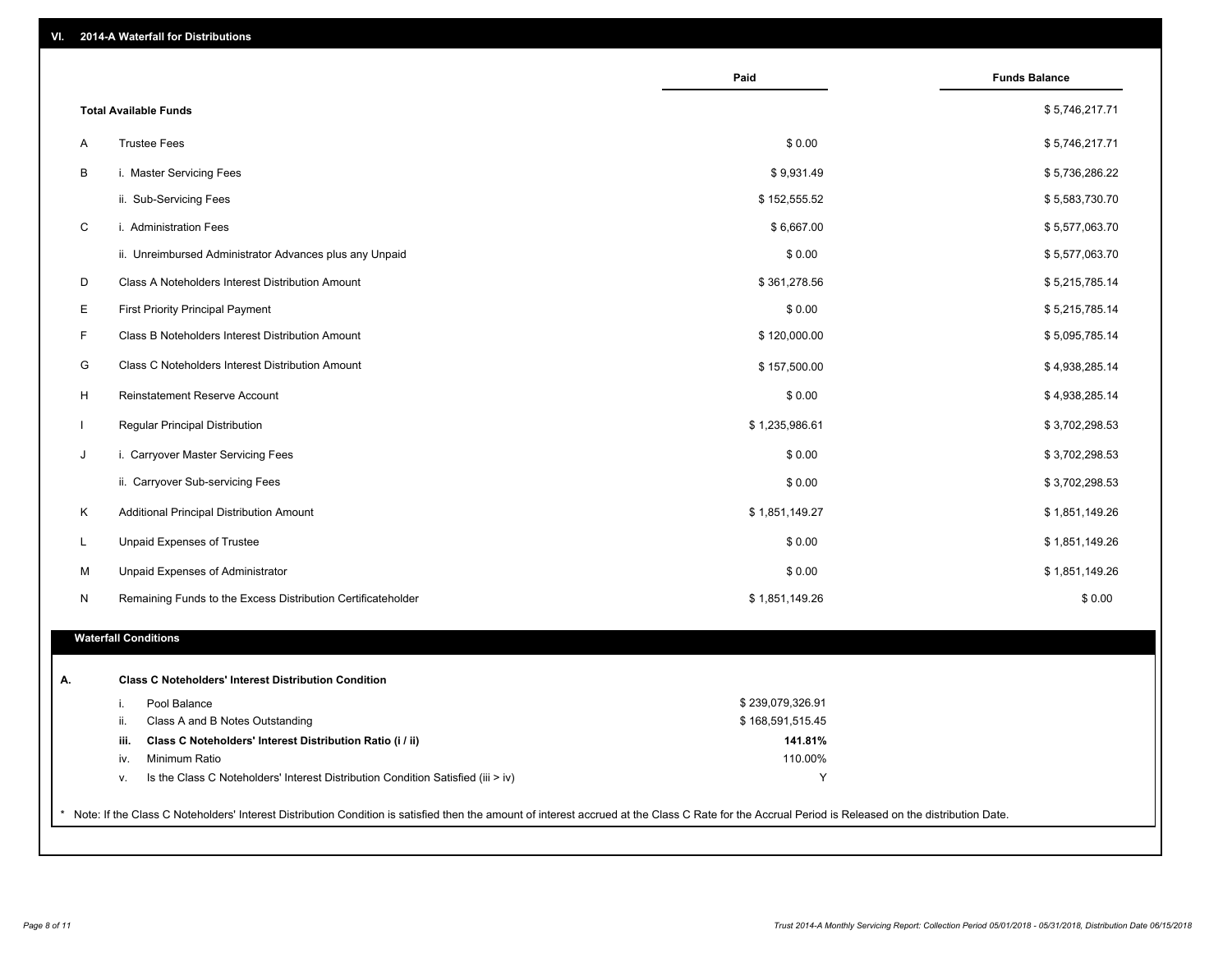| <b>Distribution Amounts</b>                                |                         |                         |                         |
|------------------------------------------------------------|-------------------------|-------------------------|-------------------------|
|                                                            | A <sub>2</sub> A        | A <sub>2</sub> B        | A <sub>3</sub>          |
| Cusip/Isin                                                 | 784456AB1               | 784456AC9               | 784456AD7               |
| <b>Beginning Balance</b>                                   | \$41,295,757.73         | \$41,295,757.72         | \$50,000,000.00         |
| Index                                                      | <b>FIXED</b>            | <b>LIBOR</b>            | <b>LIBOR</b>            |
| Spread/Fixed Rate                                          | 3.05%                   | 1.15%                   | 1.50%                   |
| Record Date (Days Prior to Distribution)                   | 1 NEW YORK BUSINESS DAY | 1 NEW YORK BUSINESS DAY | 1 NEW YORK BUSINESS DAY |
| <b>Accrual Period Begin</b>                                | 5/15/2018               | 5/15/2018               | 5/15/2018               |
| <b>Accrual Period End</b>                                  | 6/15/2018               | 6/15/2018               | 6/15/2018               |
| Daycount Fraction                                          | 0.08333333              | 0.08611111              | 0.08611111              |
| Interest Rate*                                             | 3.05000%                | 3.06871%                | 3.41871%                |
| <b>Accrued Interest Factor</b>                             | 0.002541667             | 0.002642500             | 0.002943889             |
| <b>Current Interest Due</b>                                | \$104,960.05            | \$109,124.05            | \$147,194.46            |
| Interest Shortfall from Prior Period Plus Accrued Interest | $\mathsf{\$}$ -         | $\mathsf{\$}$ -         | $\mathcal{S}$ -         |
| <b>Total Interest Due</b>                                  | \$104,960.05            | \$109,124.05            | \$147,194.46            |
| Interest Paid                                              | \$104,960.05            | \$109,124.05            | \$147,194.46            |
| <b>Interest Shortfall</b>                                  | $\mathsf{\$}$ -         | $\mathcal{S}$ -         | $\mathcal{S}$ -         |
| <b>Principal Paid</b>                                      | \$1,543,567.94          | \$1,543,567.94          | $\mathcal{S}$ -         |
| <b>Ending Principal Balance</b>                            | \$39,752,189.79         | \$39,752,189.78         | \$50,000,000.00         |
| Paydown Factor                                             | 0.022699529             | 0.022699529             | 0.000000000             |
| <b>Ending Balance Factor</b>                               | 0.584591026             | 0.584591026             | 1.000000000             |

\* Pay rates for Current Distribution. For the interest rates applicable to the next distribution date, please see https://www.salliemae.com/about/investors/data/SMBabrate.txt.

**VII. 2014-A Distributions**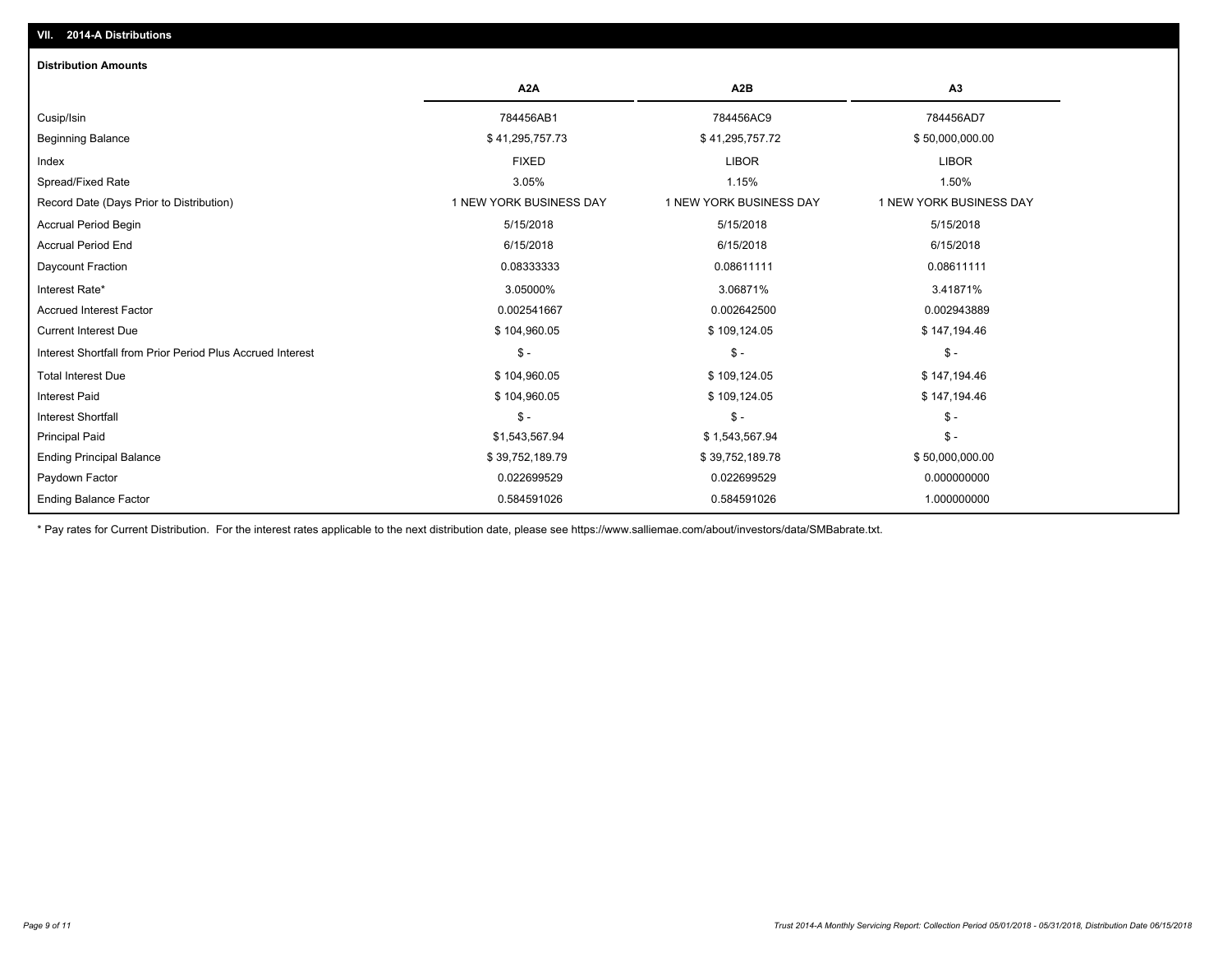| VII. 2014-A Distributions                                  |                         |                         |
|------------------------------------------------------------|-------------------------|-------------------------|
| <b>Distribution Amounts</b>                                |                         |                         |
|                                                            | в                       | c                       |
| Cusip/Isin                                                 | 784456AE5               | 784456AF2               |
| <b>Beginning Balance</b>                                   | \$36,000,000.00         | \$42,000,000.00         |
| Index                                                      | <b>FIXED</b>            | <b>FIXED</b>            |
| Spread/Fixed Rate                                          | 4.00%                   | 4.50%                   |
| Record Date (Days Prior to Distribution)                   | 1 NEW YORK BUSINESS DAY | 1 NEW YORK BUSINESS DAY |
| Accrual Period Begin                                       | 5/15/2018               | 5/15/2018               |
| <b>Accrual Period End</b>                                  | 6/15/2018               | 6/15/2018               |
| Daycount Fraction                                          | 0.08333333              | 0.08333333              |
| Interest Rate*                                             | 4.00000%                | 4.50000%                |
| <b>Accrued Interest Factor</b>                             | 0.003333333             | 0.003750000             |
| <b>Current Interest Due</b>                                | \$120,000.00            | \$157,500.00            |
| Interest Shortfall from Prior Period Plus Accrued Interest | $\mathsf{\$}$ -         | $\mathsf{\$}$ -         |
| <b>Total Interest Due</b>                                  | \$120,000.00            | \$157,500.00            |
| <b>Interest Paid</b>                                       | \$120,000.00            | \$157,500.00            |
| <b>Interest Shortfall</b>                                  | $\mathsf{\$}$ -         | $\mathcal{S}$ -         |
| <b>Principal Paid</b>                                      | $S -$                   | $S -$                   |
| <b>Ending Principal Balance</b>                            | \$36,000,000.00         | \$42,000,000.00         |
| Paydown Factor                                             | 0.000000000             | 0.000000000             |
| <b>Ending Balance Factor</b>                               | 1.000000000             | 1.000000000             |

\* Pay rates for Current Distribution. For the interest rates applicable to the next distribution date, please see https://www.salliemae.com/about/investors/data/SMBabrate.txt.